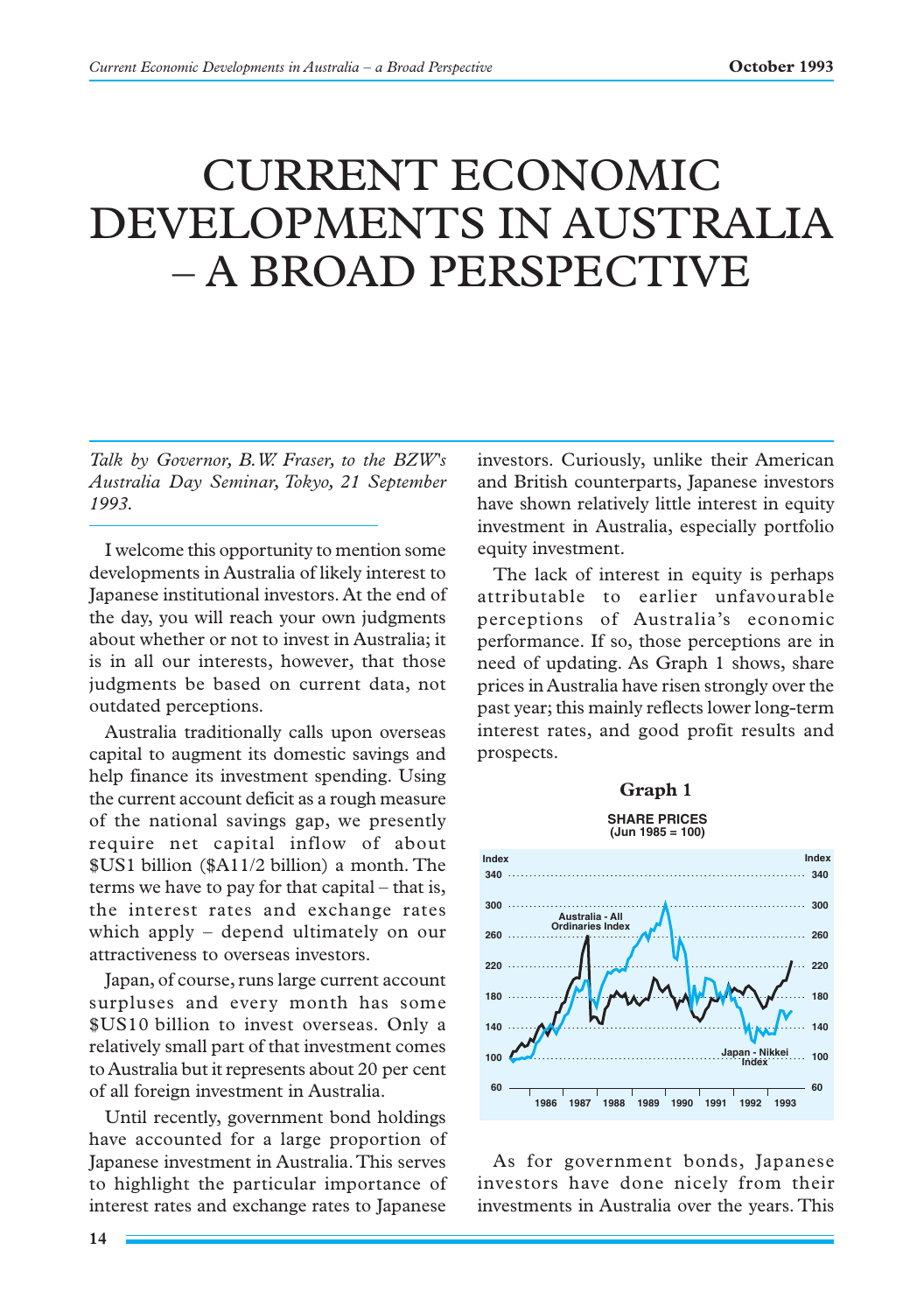



can be seen from Graph 2, which compares the cumulative returns, in yen, from investments in government bonds in several countries since 1985. Over this period, high coupons and large \$A capital gains from falling yields have more than outweighed what, at times, have been unfavourable currency movements.

The exchange rate of the \$A to the yen was fairly steady in a range of 90-110 over the six years to mid-1992. Since then, the \$A has depreciated by 28 per cent against the yen; this is a large fall but it is not out of line with the falls in some other currencies against the yen over this period.

| Falls Against Yen - 30 June 1992 to<br><b>Present</b> |               |
|-------------------------------------------------------|---------------|
|                                                       | $\frac{0}{0}$ |
| \$US                                                  | 17            |
| DM                                                    | 21            |
| Canadian \$                                           | 24            |
| \$Α                                                   | 28            |
| $f$ Stg                                               | 33            |

Ultimately, what determines the attractiveness of Australia for Japanese (and other) investors is the return on investments, whatever form those investments take. Many factors enter this equation but interest rates and exchange rates are always prominent, both in themselves and as proxies for broader economic and political trends.

Central bankers are not in the business of proffering forecasts of interest rates or exchange rates. I want instead to review recent movements in these rates, as a focus for discussing economic developments and policies which can have implications for future rate movements. My bottom line is that the economic structure of Australia is changing in ways which should be viewed positively by overseas investors.

# **Interest Rates**

Monetary policy in Australia was tightened in 1988 and 1989, before being eased progressively. As shown in Graph 3, the tightening and the easing both occurred somewhat earlier than in Japan (and most other countries). Since January 1990, overnight interest rates in Australia have fallen from 18 per cent to  $4^{3}/4$  per cent. Over the same period, yields on 10 year government bonds have almost halved, from around 13 per cent to around  $6^{3}/4$  per cent. Similar movements have occurred in Japan but they have been less marked; as a result, interest rates in the two countries are much closer than they have been in a long time.



One reason for this is that Australia's inflation rate is back in line with that in Japan and other traditionally low inflation countries.

# **Graph 3**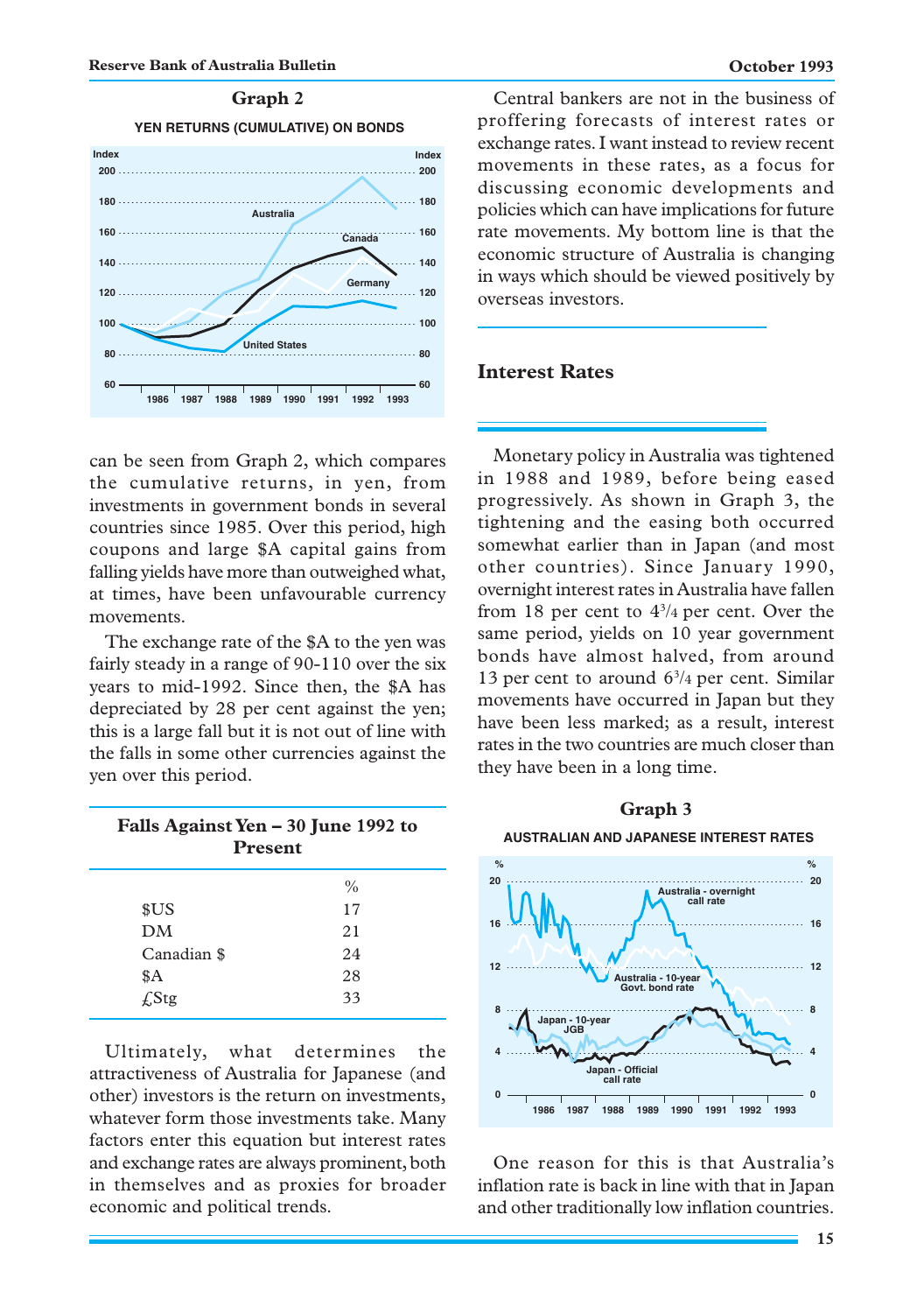## Graph 4 Graph 5





This can be seen in Graph 4; it is a major change compared with the 1970s and 1980s, when Australia was seen as a high inflation country. That perception is now clearly outdated.

We are confident that inflation will be held in check as the economy picks up. While some 'one-off' factors are likely to push the published (or 'headline') rate to 3 per cent or a little higher over the next year, we believe the 'underlying' rate will be held around 2 to 3 per cent. This belief reflects several factors, not least being the determination of the Reserve Bank and the Government to see that Australia stays in the low inflation league.

They will be assisted in that endeavour by several developments:

- First, expectations of future inflation have fallen as actual inflation has fallen, and these lower expectations are being factored into price and wage setting behaviour.
- Secondly, Australia has become more closely integrated with the international economy, and more exposed to international competitive forces; this is imposing extra discipline on wage and price setters.
- Thirdly, even before the recent recession and the jump in unemployment to around 11 per cent, changes in wages policy were leading to more moderate wage increases and closer linkages to productivity improvements – as the black line in

**AVERAGE WEEKLY EARNINGS AND**



Graph 5 shows, the increases in earnings have been modest for several years (Graph 5 also shows, incidentally, the sustained decline in the number of industrial disputes in Australia; this is another feature of the changing economic landscape).

The reductions in official interest rates over the past three and a half years have been mainly in response to domestic developments – specifically, to evidence of declining inflation and sluggish economic recovery. Over the last year or so, the exchange rate has become more significant in the consideration of interest rate changes, mainly because of the potential inflationary consequences of an on-going slump in the \$A.

The earlier monetary policy environment is now changing. In particular, the level of economic activity is looking a little stronger, the 'headline' (but not the 'underlying') rate of inflation is set to rise, and the exchange rate is lower. All this suggests that the long phase of reductions in short-term interest rates is coming to an end.

# **Exchange Rates**

It also brings me to the question of the exchange rate, which is likely to be of more than passing interest to this audience.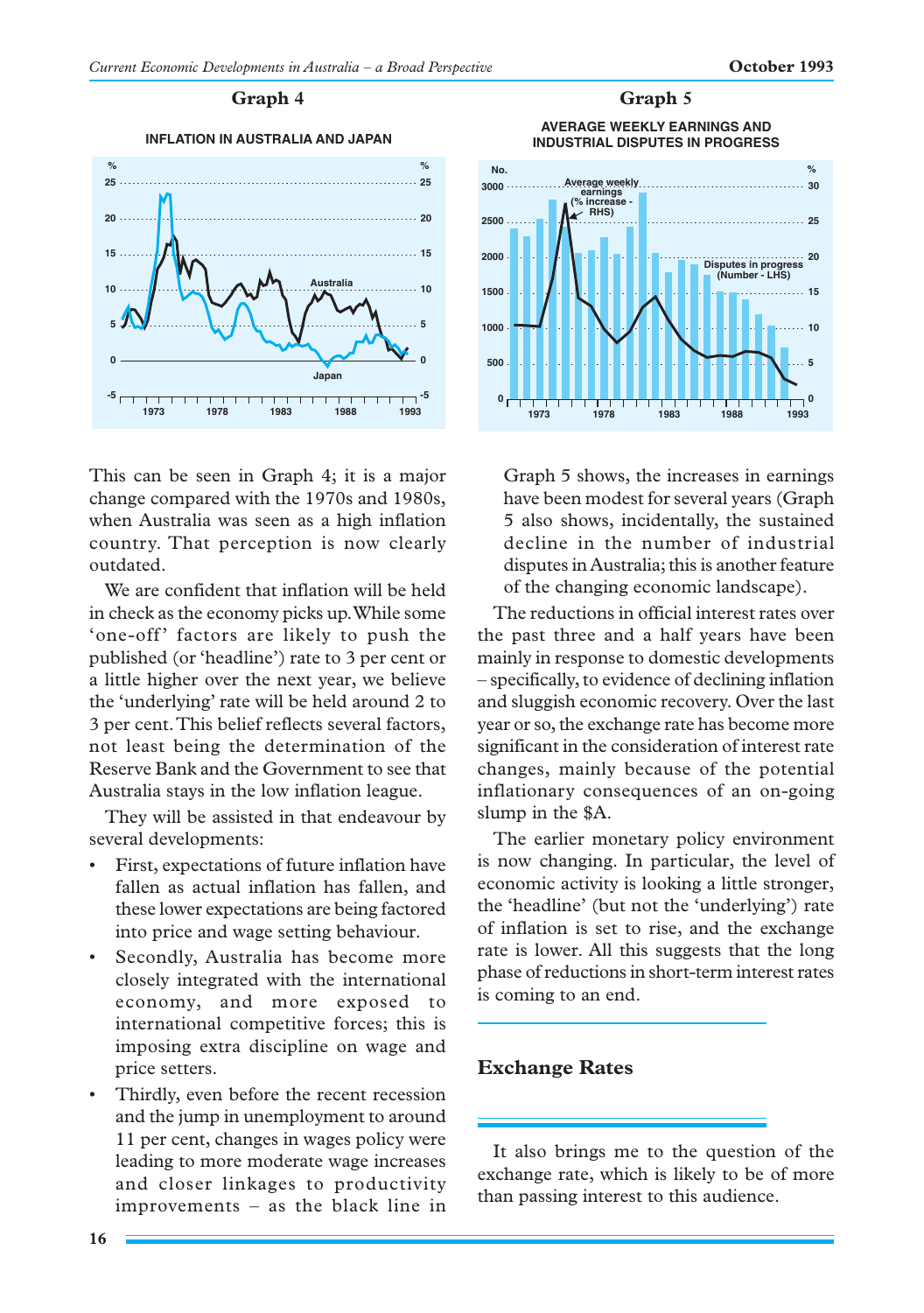#### **Reserve Bank of Australia Bulletin October 1993**

In trade-weighted index (TWI) terms, the \$A has depreciated by about 20 per cent over the past two years. Against the yen, it has fallen by over 30 per cent; most of this fall occurred over the past year when, as noted earlier, other currencies too have fallen sharply against the yen.

How should this fall be viewed? Stepping back from day-to-day market gyrations, I see it as having a large cyclical component, with the potential for some reversal.

Australia's export base is being steadily broadened but rural and resource commodities still account for two-thirds of total exports of goods and services (compared with over 70 per cent 10 years ago). It is not surprising, therefore, that our currency tends to move broadly in line with commodity prices, which in turn tend to mirror cyclical swings in the world economy.

The close relationship between commodity prices and the trade weighted \$A can be seen in Graph 6. In the second half of the 1980s, when world industrial production and commodity prices were generally strong, the \$A too was generally strong; so far in the 1990s, when industrial production in OECD countries has declined and commodity prices have fallen, the \$A has drifted down.

#### **Graph 6**



It is well known that the Reserve Bank has intervened heavily in the foreign exchange market on occasions over recent years. In intervening, we have not sought to hold any particular exchange rate: we have recognised that in a weak world economic environment it was logical for a commodity exporting country like Australia to have a lower exchange rate.

What we have sought to do is to counter large and sudden movements which appear to be triggered more by market rumours than fundamental factors and which, unchecked, could threaten inflation and other policy objectives. That continues to be the Bank's approach. To date, we have achieved our objectives with intervention but, if necessary, we would also use interest rates.

How quickly the world economy recovers is obviously very important for Australia, and for the \$A. Most commentators remain gloomy about the outlook, although growth in 1994 is generally expected to be somewhat better than in 1993. How much better will depend in part on policy action (or inaction) in larger economies like Japan and Germany to achieve faster growth. Eventually, the world economy will pick up and, as that occurs, the \$A also can be expected to recover somewhat. If history is any guide, that recovery could be quite strong.

The Australian economy is growing at about  $2^{1/2}$  to 3 per cent, which is better than most OECD countries. We need to grow faster than that but it is difficult to do so in the middle of a world recession. Policy makers in Australia cannot accelerate the world recovery. What they can do is to get their own house in order so that Australia can exploit both the limited market opportunities that presently exist, and the greater opportunities that will come with the eventual turnabout in the world economy.

This process of renovating and strengthening the Australian economy so that it better withstands commodity price and other shocks in the future, has been underway for some time. It is far from completed but good progress is being made. That story, regrettably, is not understood as fully as it deserves to be - either inside or outside the country.

I would like, therefore, to emphasise some key points.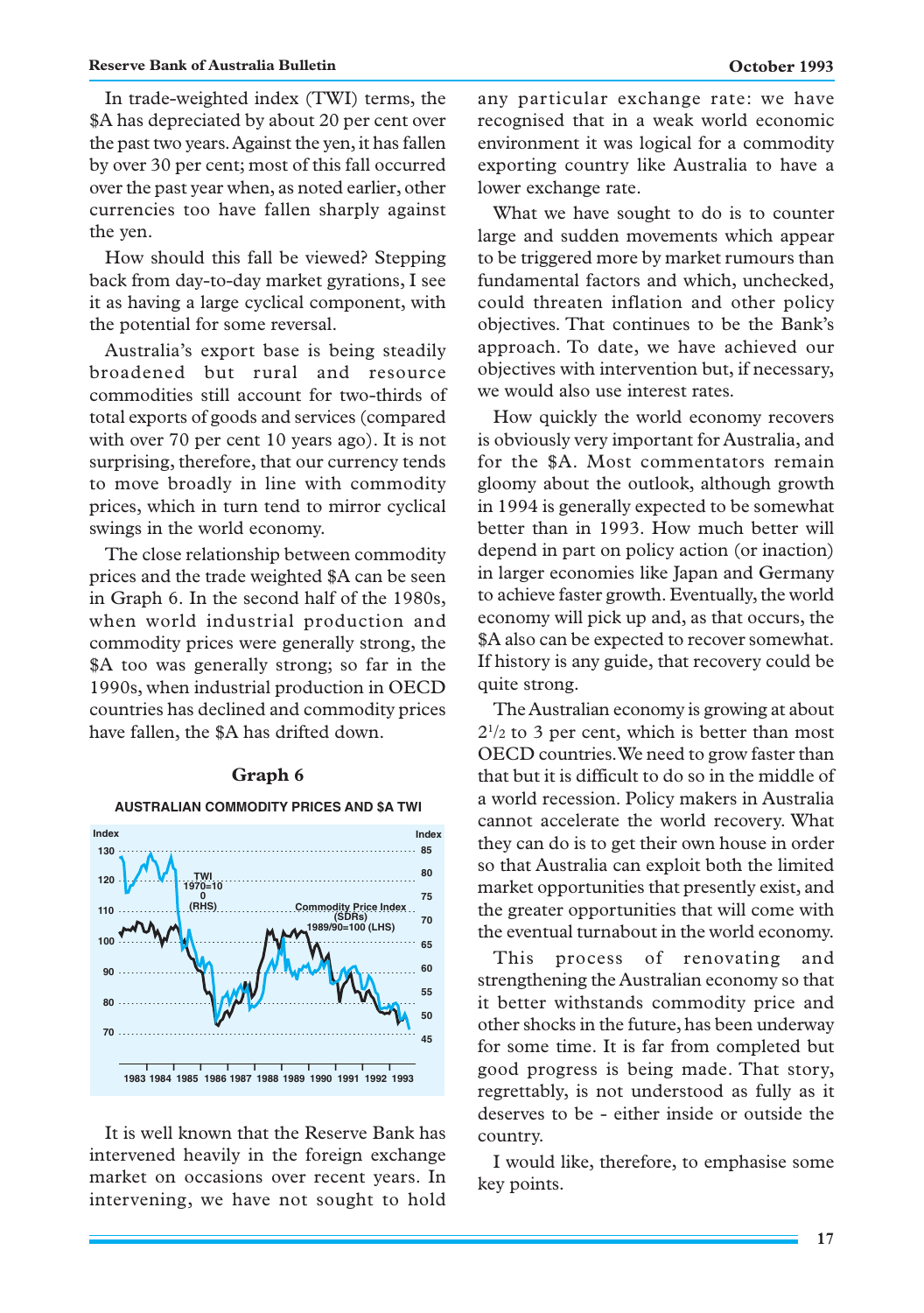The central theme is a major improvement in Australia's international competitiveness. Several factors stand out here. One is our low inflation and another is the 20 per cent depreciation of the \$A (TWI) over the past two years. The fact that Australia's inflation performance has at least matched that of our trading partners means that the large nominal depreciation is being translated into an equally large *real* depreciation.

The improvement in competitiveness, however, goes much deeper than the recent depreciation of the \$A. It is also being built on important structural changes in all sectors of the economy.

I have mentioned already developments in the labour market that are leading to more moderate, productivity-based wage increases. In other markets too, major changes are occurring – in the markets for goods, and for banking, telecommunications, transport and other services, including government services. In some areas, changes need to be pursued further and with greater urgency but our competitiveness is being enhanced. That is why I believe Australia will remain competitive even when the \$A moves up on the back of stronger world growth and commodity prices.

The changes are on-going and mutually reinforcing. They reflect deep-seated changes in attitudes and aspirations in all sections of the community. Above all, they reflect a growing realisation that Australia must be internationally competitive if it is to prosper in today's world. They are real changes with profound implications for Australia, although their significance is lost on those whose vision is clouded by short-term preoccupations.

Already there is indisputable evidence that these structural changes are creating a more open and competitive Australian economy. The greater openness is well illustrated by the sharp rise in both exports and imports relative to national output. We can see this in Graph 7; the left hand panel of that graph shows that exports, for example, now represent 20 per cent of output, compared with about 13 per cent a decade ago.

# **Graph 7**



In a fortunate conjuncture of events, the increased openness of the Australian economy has coincided with the rapid growth and industrialisation of the Asian region. This historic change in the pattern of world production and trade has underscored a major relative shift in Australian export markets from Europe and North America to Asia. The right hand panel of Graph 7 shows this shift; over 60 per cent of our merchandise exports now go to Japan and other countries in Asia.

These domestic and international structural changes are altering the composition of Australia's exports. Graph 8 illustrates the point made earlier about the dominance of commodity based exports. At the same time, however, tourism, education and other

# **Graph 8 COMPOSITION OF AUSTRALIAN EXPORTS 1989/90 prices**

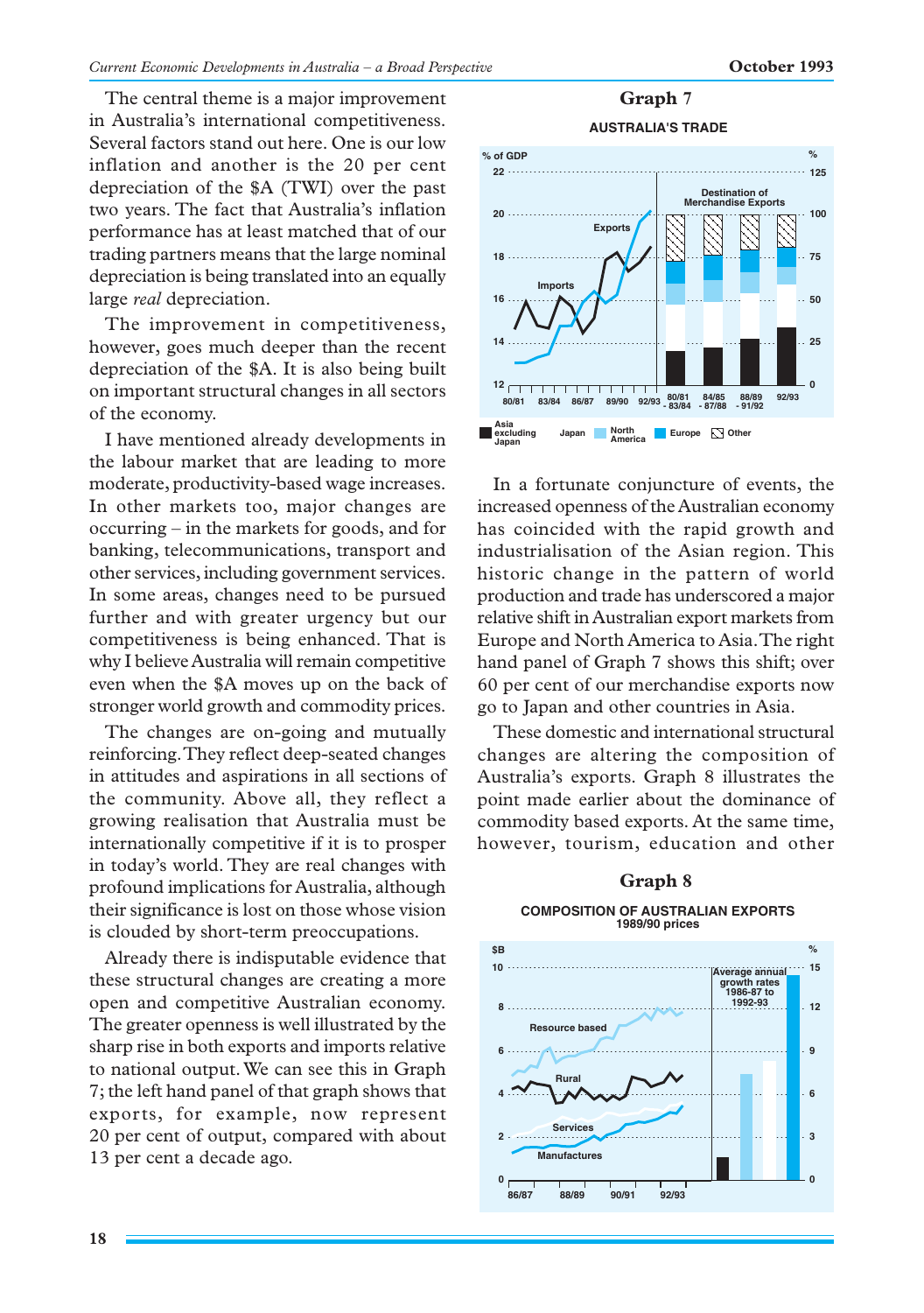#### **Reserve Bank of Australia Bulletin October 1993**

services have grown rapidly while the most striking feature has been the growth in exports of high value-added manufactured goods; these have grown (in volume terms) at an average annual rate of 14 per cent over the past seven years and now account for more than 15 per cent of total exports.

It is worth mentioning, incidentally, that this growth has occurred against the background of a substantial reduction in tariff and other assistance available to the manufacturing sector; the effective rate of assistance has fallen from about 22 per cent in 1984 to less than 15 per cent in 1991. It is continuing to fall.

For the moment, investment growth is the notable absentee in Australia's economic recovery. This is partly because of the weak domestic and international demand, and partly because of the focus by businesses on restructuring their balance sheets. As in other countries, many firms in Australia borrowed extensively to acquire assets in the late 1980s and have been obliged to reduce their balance sheets and unwind their debt. Everywhere this balance sheet restructuring is taking much longer than had been expected, but businesses in Australia appear to be further along the road than in most countries.

With business profits recovering strongly and share prices rising, the funding conditions for a recovery in private investment are improving. Banks in Australia also are over their worst problems and able to respond to stronger demand for business credit when it emerges. In particular, non-performing loans, which impose heavy burdens on banks, have been declining. Graph 9 shows that banks' total non-performing loans declined from a peak of 5.9 per cent of total assets in March 1992 to 3.9 per cent in June 1993. It shows also that the average risk-weighted capital ratio of Australian banks reached 10.9 per cent in June, with all banks well above the 8 per cent minimum requirement.

In summary, then, I believe the Australian economy is changing in ways which are adding flexibility and strength, and preparing the ground for solid and sustainable future growth.

As always, there are some constraints on growth. For Australia, these ultimately come down to external constraints in the form of the current account deficit and foreign debt. The current account deficit in 1993/94 is forecast to be about 4 per cent of GDP, compared with an average of 5 per cent in the 1980s, and the 2 to 3 per cent range characteristic of the 1950s and 1960s.

One consequence of running large on-going current account deficits is that we have to borrow heavily overseas to finance them. This generates a growing external debt, which has to be serviced.

If the overseas borrowings are invested wisely, and return at least their servicing costs, this is not a major concern. That has not always been the case in the past but, overall, servicing foreign debt has not been an



# Graph 9 Graph 10 **BANKS' CAPITAL AND NON-PERFORMING LOANS**

#### **NET DEBT SERVICING PAYMENTS**